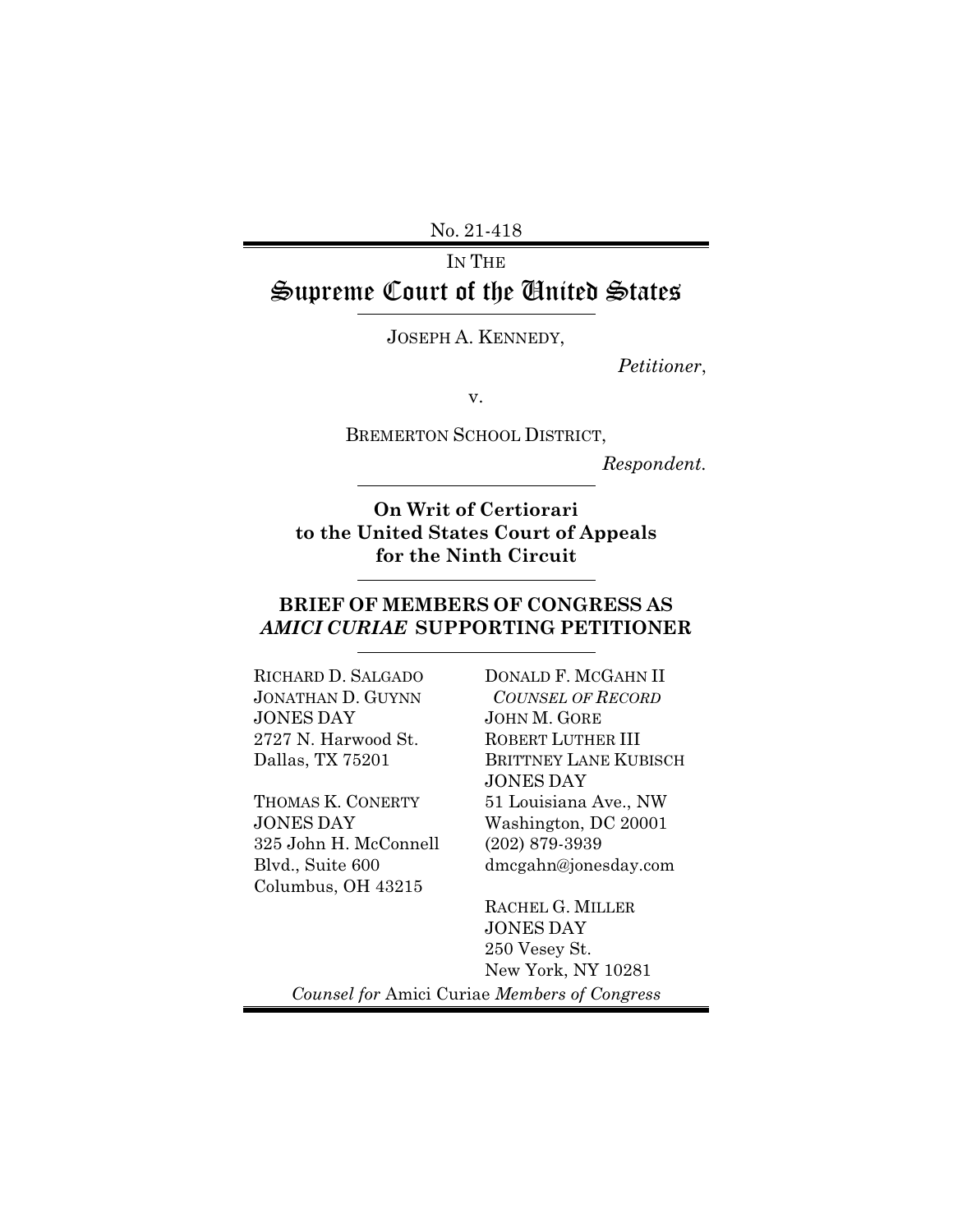# **TABLE OF CONTENTS**

| . .<br>۰. |
|-----------|
|-----------|

|                | <b>INTRODUCTION AND SUMMARY</b>                                                                                          |
|----------------|--------------------------------------------------------------------------------------------------------------------------|
|                |                                                                                                                          |
| I.             | The Ninth Circuit's Decision Wrongly<br>Interprets the First Amendment as<br>Suppressing Rather Than Protecting          |
| II.            | The Ninth Circuit's Decision Contradicts<br>a Long Historical Tradition Permitting<br>the Public Religious Expression of |
| HL.            | The Reasoning in the Ninth Circuit's<br>Decision Threatens Public Employees'                                             |
| $\mathbf{A}$ . | The Ninth Circuit's Rule Threatens<br>All Manner of Religious Expression                                                 |
| <b>B.</b>      | The Ninth Circuit's Holding<br>Requires Schools to Discriminate<br>Against Religious Expression 16                       |
|                |                                                                                                                          |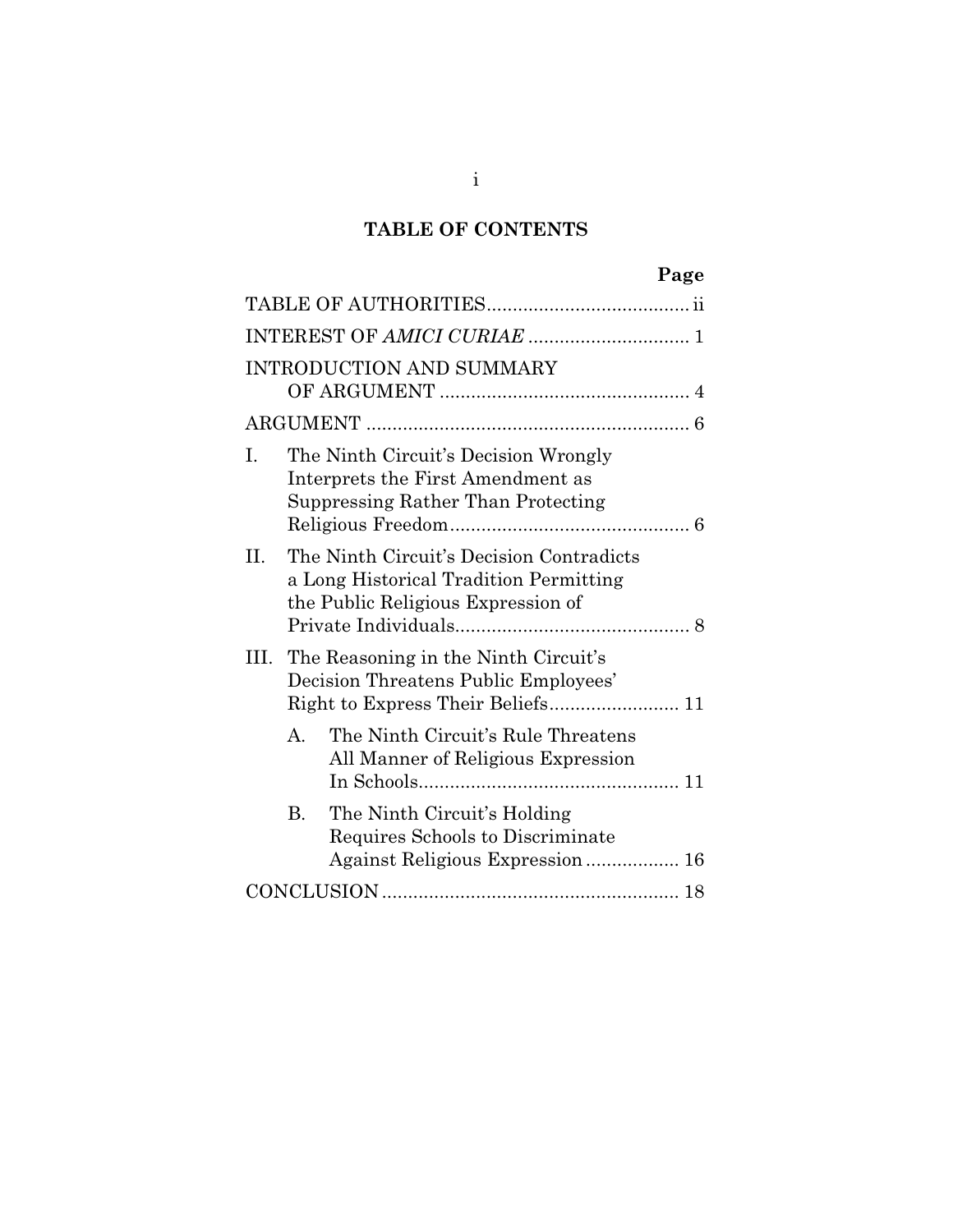# **TABLE OF AUTHORITIES**

# **Page(s)**

| <b>CASES</b>                                             |
|----------------------------------------------------------|
| Am. Legion v. Am. Humanist Ass'n,                        |
| Church of Lukumi Babalu Aye, Inc. v.<br>City of Hialeah, |
| Engel v. Vitale,                                         |
| Garcetti v. Ceballos,                                    |
| Good News Club v. Milford Cent. Sch.,                    |
| Ill. Republican Party v. Pritzker,                       |
| Kennedy v. Bremerton Sch. Dist.,                         |
| Kennedy v. Bremerton Sch. Dist.,                         |
| Kennedy v. Bremerton Sch. Dist.,                         |
| Kennedy v. Bremerton Sch. Dist.,                         |
| Lynch v. Donnelly,                                       |
| Marsh v. Chambers,                                       |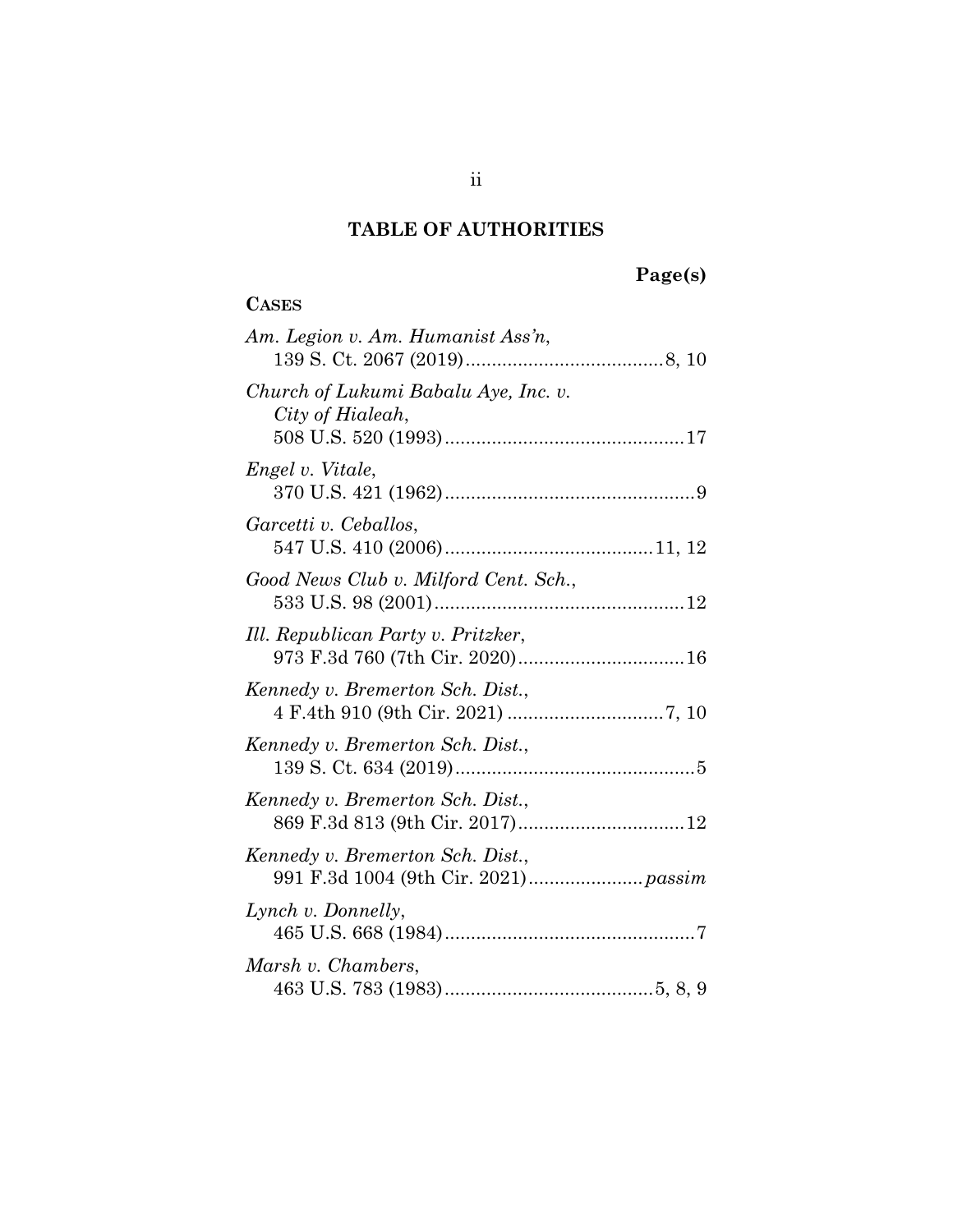# **TABLE OF AUTHORITIES**

# (continued)

| Page(s) |
|---------|
|---------|

| McCreary Cnty. v. Am. Civ. Liberties                   |
|--------------------------------------------------------|
| Union of $Ky.$ ,                                       |
|                                                        |
| Rosenberger v. Rector & Visitors of<br>Univ. of Va.,   |
| Santa Fe Indep. Sch. Dist. v. Doe,                     |
| Tinker v. Des Moines Indep. Cmty.<br>Sch. Dist.,       |
| Town of Greece v. Galloway,                            |
| Trinity Lutheran Church of Columbia,<br>Inc. v. Comer, |
| Van Orden v. Perry,                                    |
| Zorach v. Clauson,                                     |
| <b>STATUTES</b>                                        |
|                                                        |
|                                                        |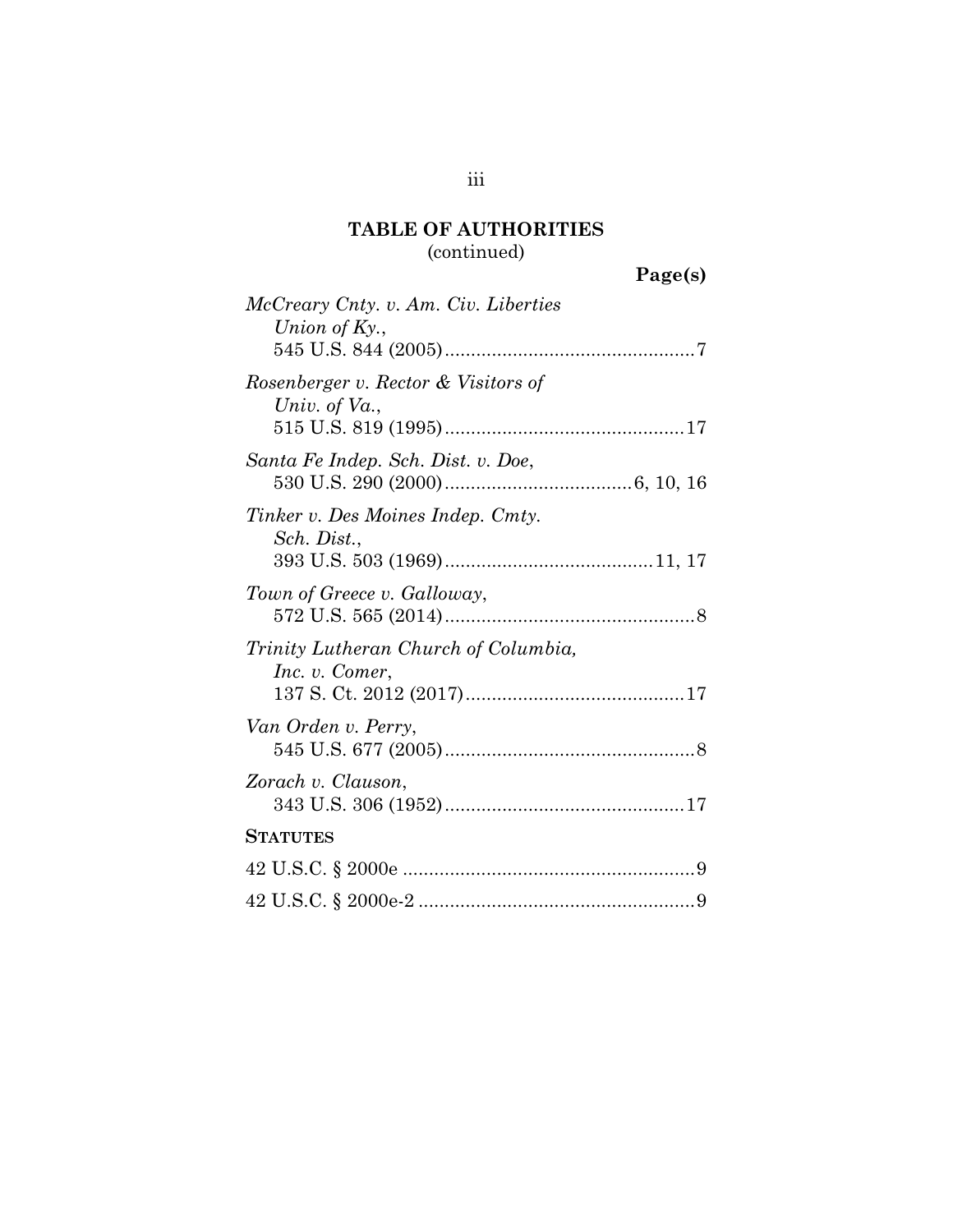### **TABLE OF AUTHORITIES** (continued)

**Page(s)**

### **OTHER AUTHORITIES**

| The American Presidency Project                |  |
|------------------------------------------------|--|
|                                                |  |
| Federal Law Protections for Religious Liberty, |  |

82 Fed. Reg. 49,668 (Oct. 26, 2017) ....................... 9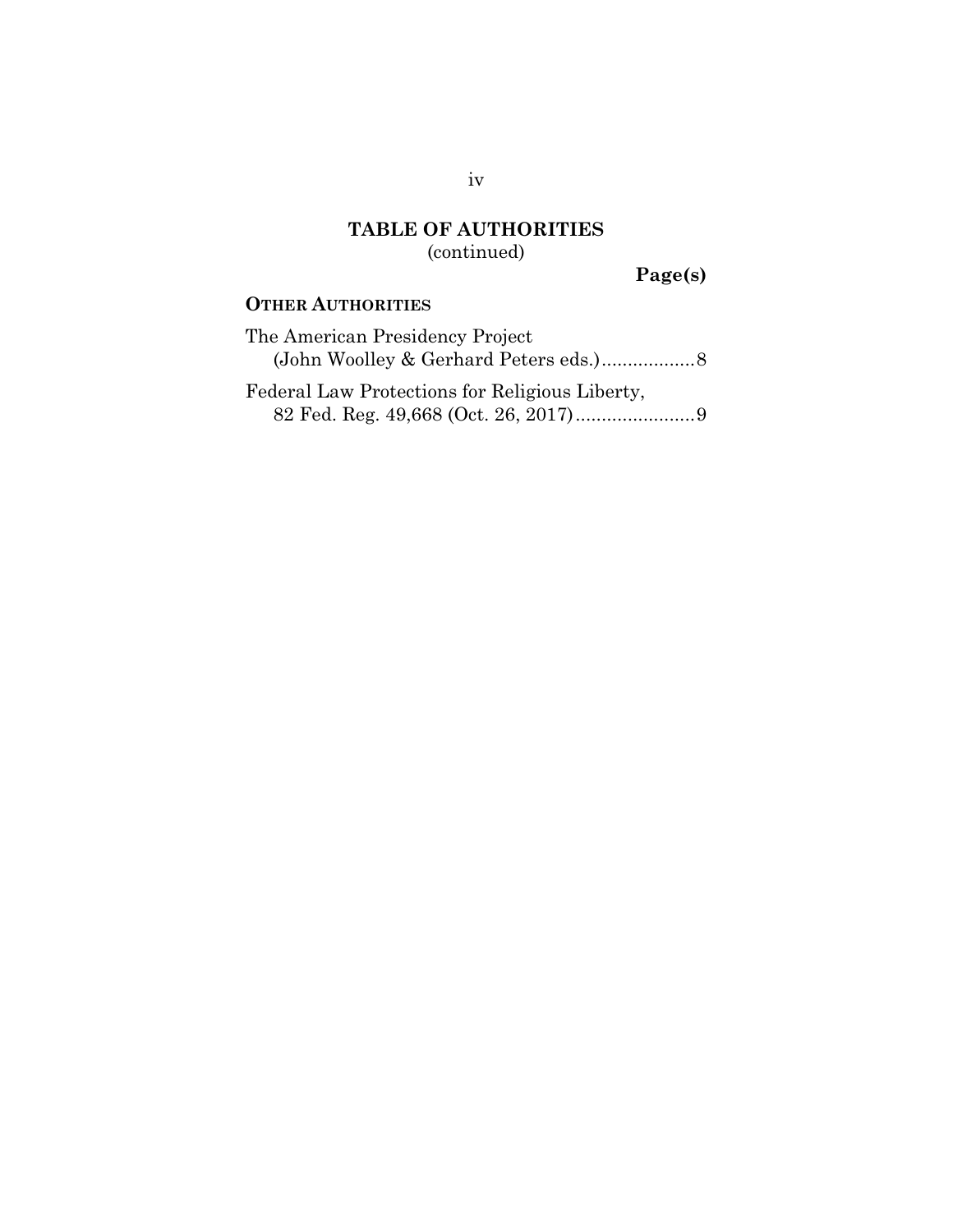#### **INTEREST OF** *AMICI CURIAE*<sup>1</sup>

*Amici* are United States Senators and Members of the House of Representatives who share a strong interest in upholding Congress's long tradition of protecting religious liberty. *Amici* believe that the decision below threatens to impermissibly turn the Establishment Clause into a ban on individual religious expression not only in public schools, but in the public sector more broadly, and to deprive teachers, coaches, and other government employees (who include both *amici* and millions of the *amici*'s constituents) of their fundamental rights.

*Amici* are:

#### **United States Senators**

James Lankford (Oklahoma) Mitch McConnell (Kentucky) Marsha Blackburn (Tennessee) Roy Blunt (Missouri) John Boozman (Arkansas) Mike Braun (Indiana) Tom Cotton (Arkansas) Kevin Cramer (North Dakota) Ted Cruz (Texas) Steve Daines (Montana) Chuck Grassley (Iowa)

<sup>1</sup> No counsel for a party authored this brief in whole or in part, and no person other than *amici* and their counsel made any monetary contribution intended to fund the preparation or submission of this brief. All parties have filed blanket consents to the filing of *amicus* briefs at the merits stage.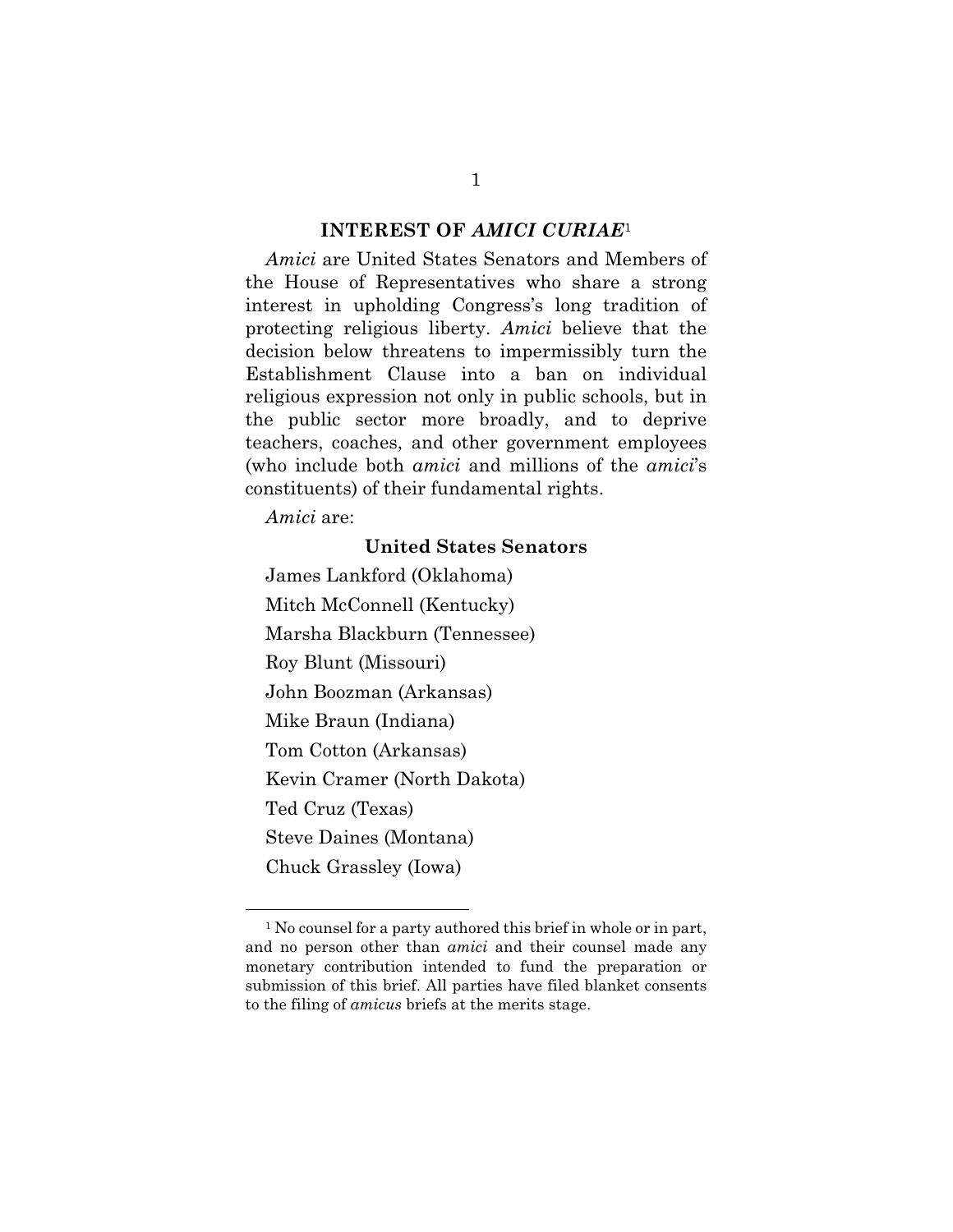Bill Hagerty (Tennessee) Josh Hawley (Missouri) John Hoeven (North Dakota) Cindy Hyde-Smith (Mississippi) James M. Inhofe (Oklahoma) Michael S. Lee (Utah) Marco Rubio (Florida) Ben Sasse (Nebraska) Tim Scott (South Carolina) John Thune (South Dakota) Thom Tillis (North Carolina) Roger F. Wicker (Mississippi) Todd Young (Indiana)

#### **Members of the House of Representatives**

Vicky Hartzler (Missouri) Robert B. Aderholt (Alabama) Brian Babin, D.D.S. (Texas) Dan Bishop (North Carolina) Ted Budd (North Carolina) Andrew Clyde (Georgia) Rodney Davis (Illinois) Byron Donalds (Florida) Jeff Duncan (South Carolina) Scott Fitzgerald (Wisconsin) Louie Gohmert (Texas) Bob Good (Virginia)

2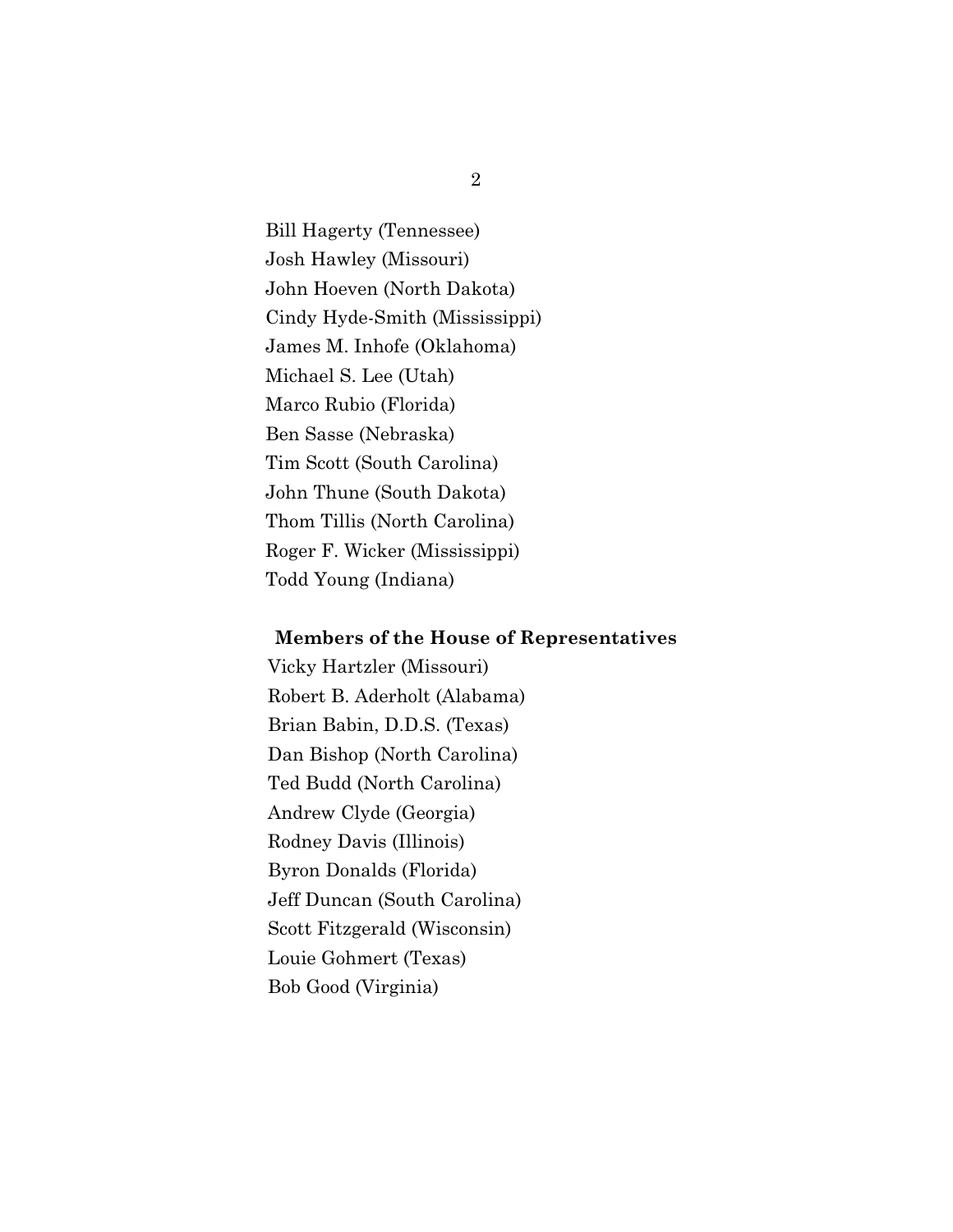Michael Guest (Mississippi) Andy Harris, M.D. (Maryland) Jody Hice (Georgia) Richard Hudson (North Carolina) Bill Huizenga (Michigan) Ronny Jackson (Texas) Mike Johnson (Louisiana) Doug LaMalfa (California) Doug Lamborn (Colorado) Jake LaTurner (Kansas) Debbie Lesko (Arizona) Barry Loudermilk (Georgia) Cathy McMorris Rodgers (Washington) Alex X. Mooney (West Virginia) Ralph Norman (South Carolina) William Timmons (South Carolina) Tim Walberg (Michigan) Randy K. Weber (Texas) Brad Wenstrup (Ohio) Steve Womack (Arkansas)

3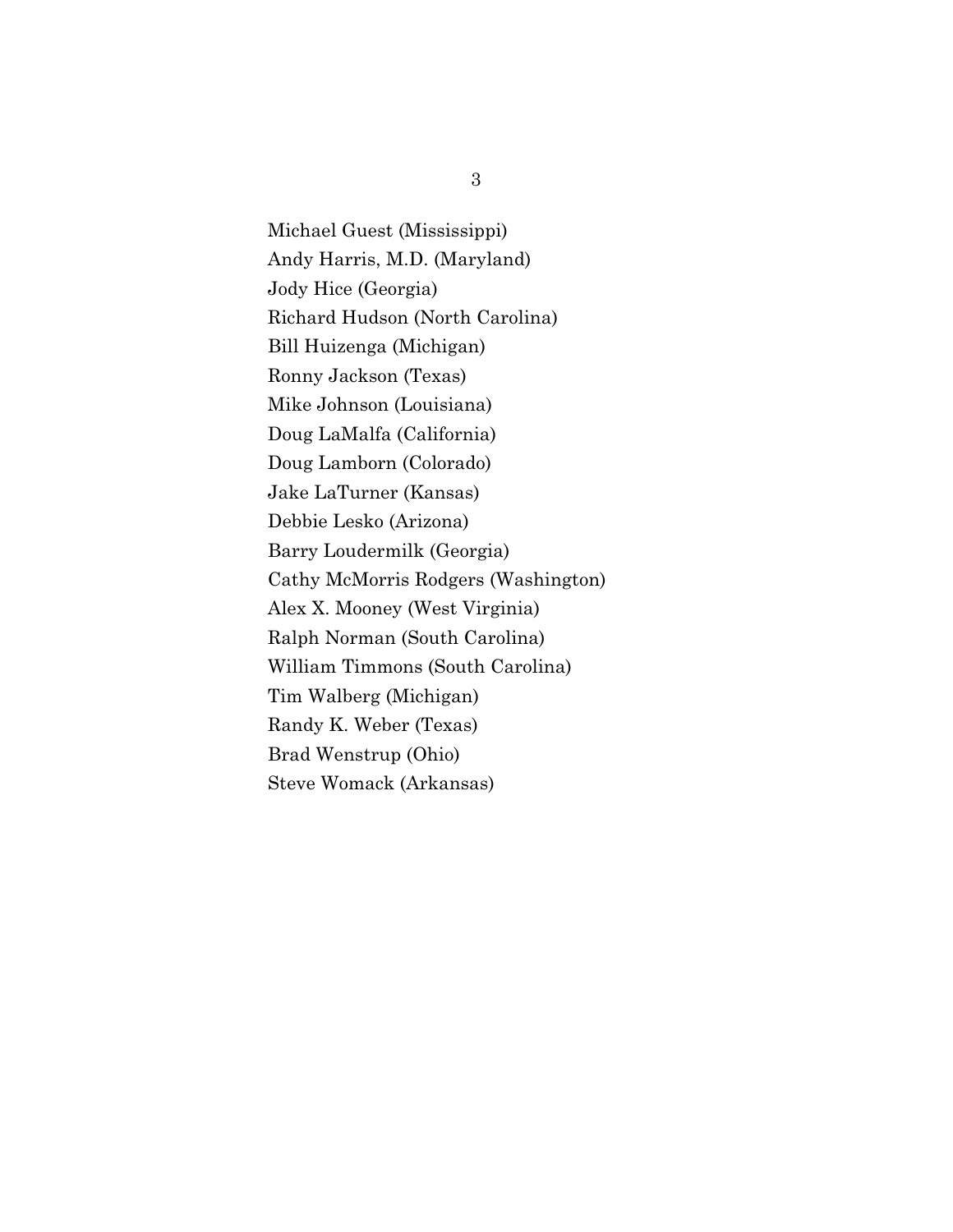#### **INTRODUCTION AND SUMMARY OF ARGUMENT**

After the game was over, a public high school football coach prayed a brief private prayer on the field. The Ninth Circuit's decision to prohibit this timeless act of religious expression distorts the First Amendment and wrongly empowers the government to force public employees to choose between the practice of their faith and their job.

The adverse impact of the Ninth Circuit's decision cannot be overstated. It deprives half a million public school teachers and coaches who work within its jurisdiction of their Free Speech and Free Exercise rights. And it threatens the rights of millions of other federal, state, and local government employees nationwide. Public servants should not have to indeed, the law has never before required them to surrender their constitutional right to privately practice their faith just because they collect a paycheck from the government.

As bizarre and troubling as this holding is, the Ninth Circuit's reasoning is far worse. It took two steps to give schools complete authority to censor the private religious expression of their employees. First, the court defined an educator's job to include any time "when he was generally tasked with communicating with students," thus allowing schools to censor as government speech anything an educator does while visible to students on school premises. *See Kennedy v. Bremerton Sch. Dist.*, 991 F.3d 1004, 1015 (9th Cir. 2021). And second, the Ninth Circuit held that religious speech of public school educators may be (indeed, *must* be) censored under the Establishment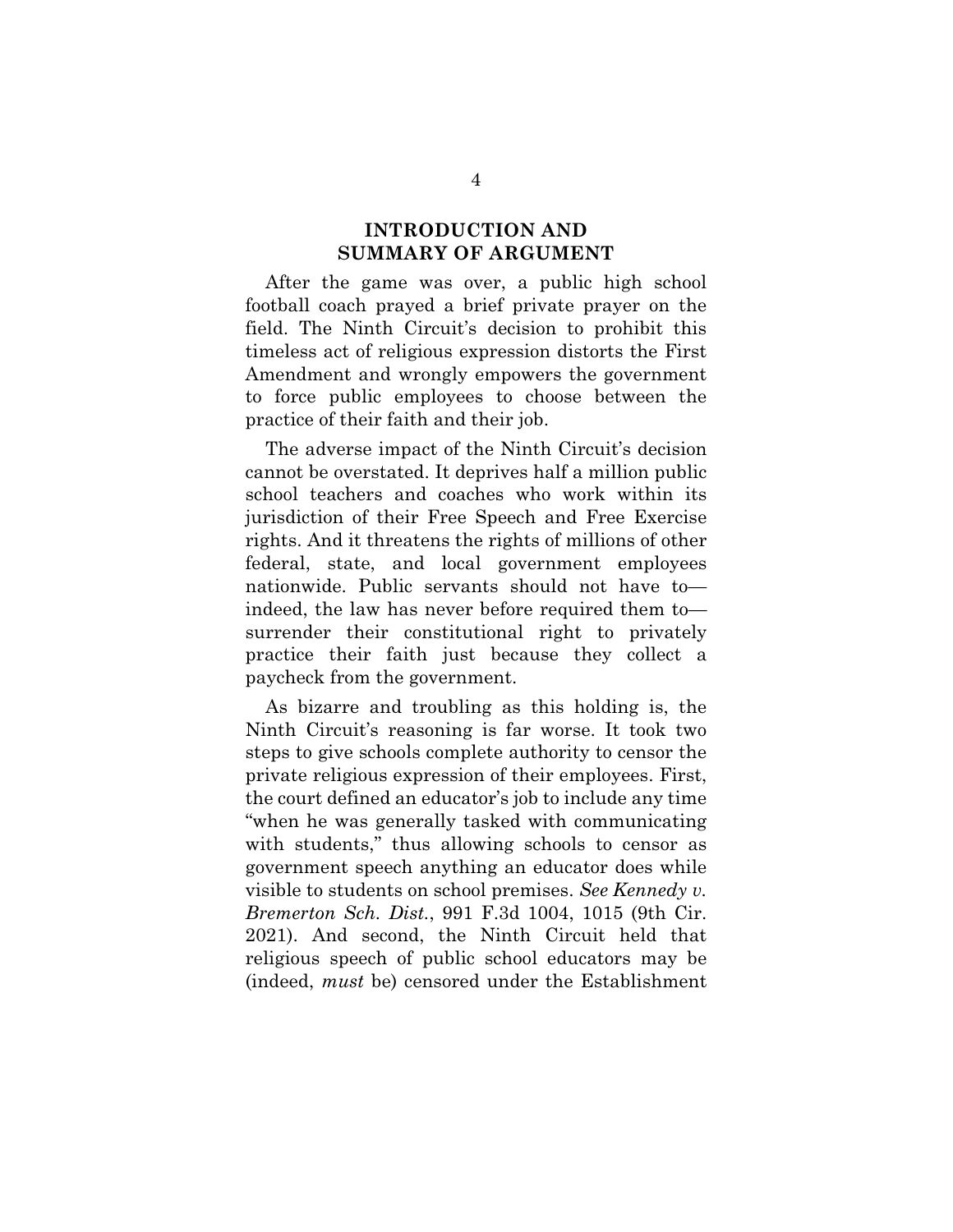Clause—even if that speech is private speech—to avoid the perception of government endorsement of religion.

The implications of this reasoning are astounding. "According to the Ninth Circuit, public school teachers and coaches may be fired if they engage in any expression that the school does not like while they are on duty, [which is] . . . at all times from the moment they report for work to the moment they depart, provided that they are within the eyesight of students." *See Kennedy v. Bremerton Sch. Dist.*, 139 S. Ct. 634, 636 (2019) (Alito, J., statement respecting the denial of certiorari).

Neither text, nor history, supports the Ninth Circuit's decision to strip public school teachers of their right to freely practice their faith in public view. The Establishment Clause was enacted to protect the religious practices of individuals from the preferences of majority rule—not to suppress them. And the founders never intended to eliminate religion from the public sphere. Indeed, their actions prove this: the very men who ratified the Establishment Clause "voted to appoint and to pay a Chaplain" to open congressional legislative sessions with prayer. *Marsh v. Chambers*, 463 U.S. 783, 790 (1983). The Ninth Circuit's approach here runs counter to this history and needlessly pits the Free Speech and Free Exercise Clauses against the Establishment Clause when, in fact, all three clauses serve the same goal—to protect private religious expression from government control.

The Ninth Circuit's reasoning weaponizes the Establishment Clause, concluding that it *requires* a school to root out any religious expression by its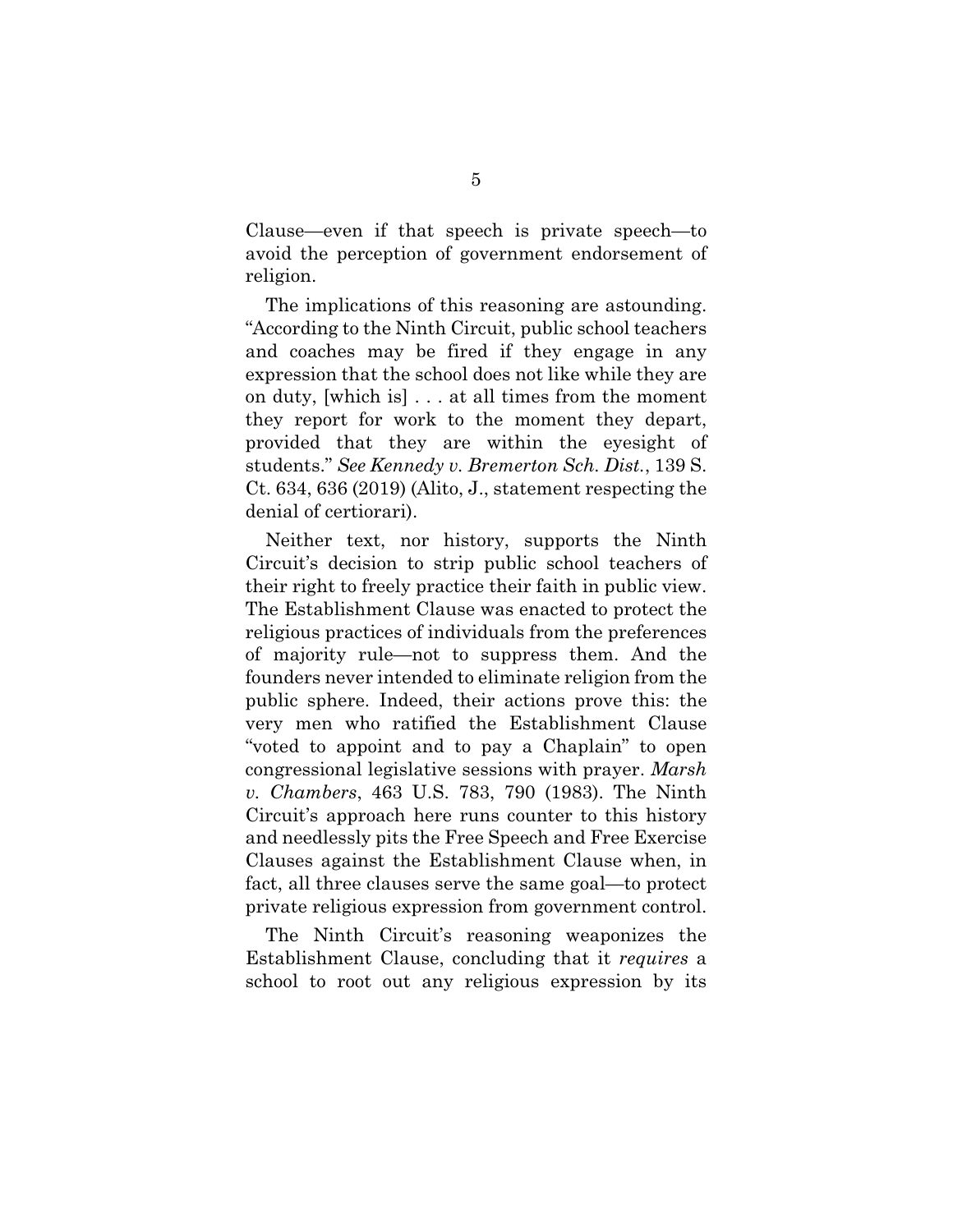employees––even to fire teachers, coaches, and staff who will not leave their faith at home. If left uncorrected, this ruling threatens religious liberty not just in Ninth Circuit schools, but nationwide and for all public employees. Challengers to public expressions of religiosity will be emboldened to expand this new precedent. Schools and other public employers that are afraid of costly and timeconsuming litigation will play it safe by banning public practices of faith. And teachers and public employees afraid of termination will err on the side of caution by self-censoring their religious expression. In short, if left unchecked, the Ninth Circuit's decision will give those hostile to religion the tools they need to drive it out of public life. This Court should reverse the Ninth Circuit's decision before yet another private expression of faith is banished from the public square.

#### **ARGUMENT**

### **I. The Ninth Circuit's Decision Wrongly Interprets the First Amendment as Suppressing Rather Than Protecting Religious Freedom.**

The First Amendment prohibits Congress from "mak[ing] [any] law respecting an establishment of religion, or prohibiting the free exercise thereof." "[T]he common purpose of the[se] Religion Clauses 'is to *secure* religious liberty.'" *See Santa Fe Indep. Sch. Dist. v. Doe*, 530 U.S. 290, 313 (2000) (emphasis added). The Clauses are not—and never were—aimed at prohibiting the private religious expression of individuals merely because they happen to work in the public sector.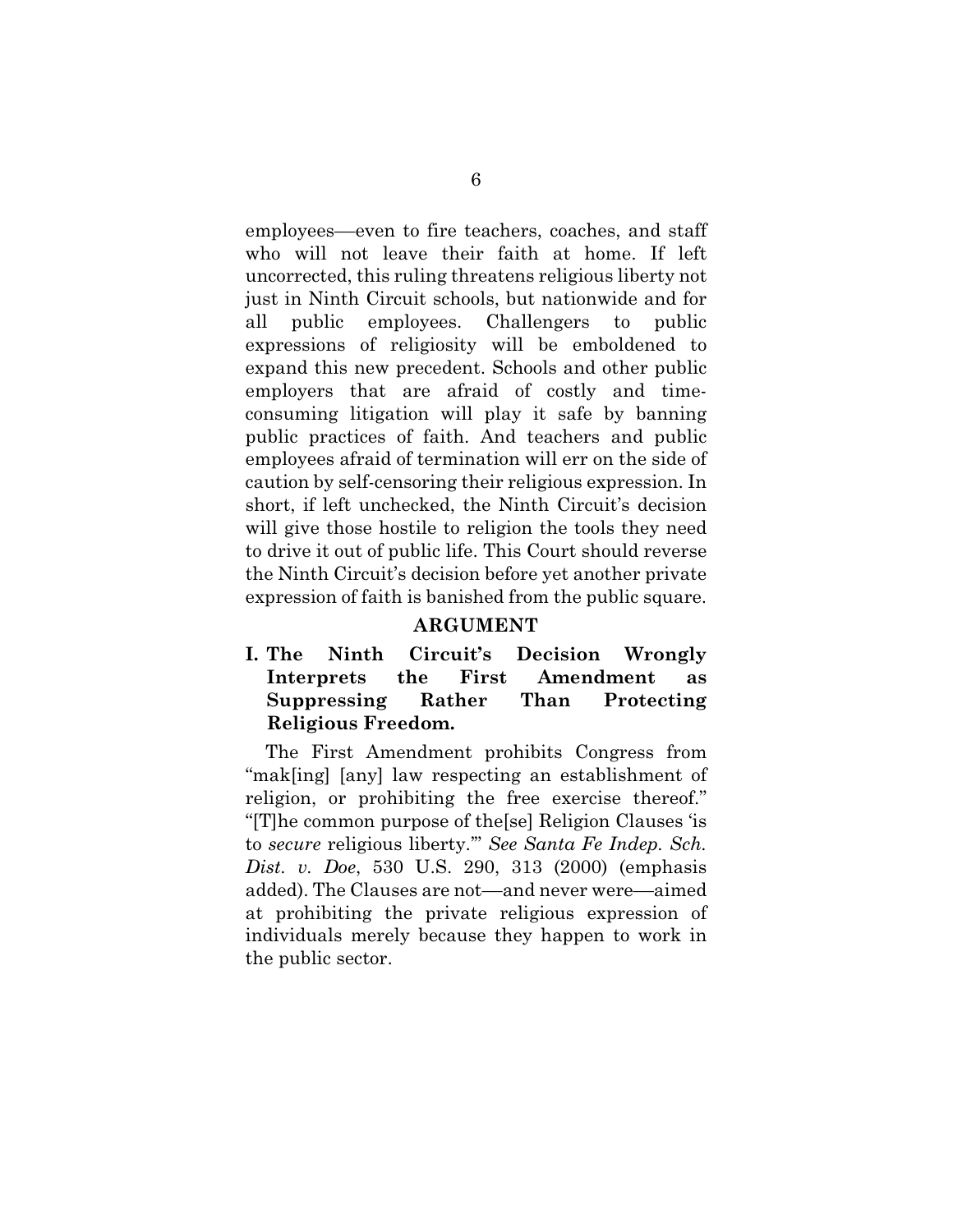Nevertheless, the Ninth Circuit's decision in this case interpreted the Clauses to require just this sort of prohibition. It held that the Establishment Clause compelled a coach to cease his private religious activity—saying a prayer after football games simply because he worked for a public school. In so doing, the Ninth Circuit's decision "subverts the entire thrust" of the Establishment Clause, "transforming" it from "a shield for individual religious liberty into a sword for governments to defeat individuals' claims to Free Exercise." *See Kennedy v. Bremerton Sch. Dist.*, 4 F.4th 910, 938 (9th Cir. 2021) (O'Scannlain, J., respecting the denial of rehearing en banc).

The result the Ninth Circuit reached cannot be the right one. The First Amendment is aimed at protecting religious liberty and cannot rightly be interpreted to bar private individuals from practicing their faith. The court's result stems from a misunderstanding of the Establishment Clause. The Ninth Circuit's decision starts from the premise that the Establishment Clause excludes religion from the public sphere. And because of this, it assumes that the Establishment Clause forbids public employees from openly practicing their faith merely because they happen to work for the government.

This is wrong. Both history and precedent belie the Ninth Circuit's reading. The reality is that the Establishment Clause does not and never has required religion "to be strictly excluded from the public forum." *McCreary Cnty. v. Am. Civ. Liberties Union of Ky.*, 545 U.S. 844, 886 (2005) (Scalia, J., dissenting); *see also Lynch v. Donnelly*, 465 U.S. 668, 678 (1984) ("In our modern, complex society, whose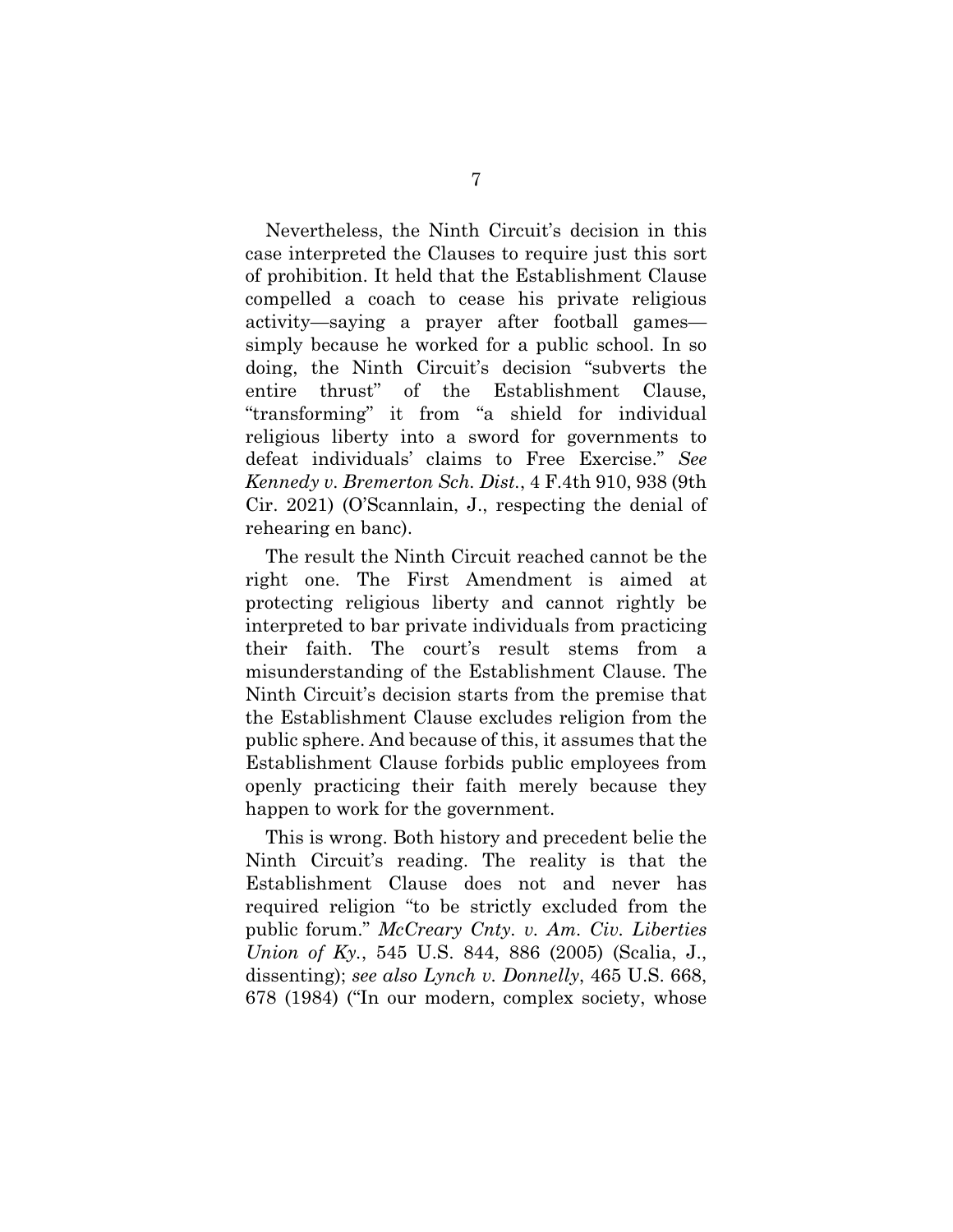traditions and constitutional underpinnings rest on and encourage diversity and pluralism in all areas, an absolutist approach in applying the Establishment Clause is simplistic and has been uniformly rejected by the Court."). Indeed, this Court has repeatedly upheld public expressions of religion against Establishment Clause challenge. *See, e.g.*, *Am. Legion v. Am. Humanist Ass'n*, 139 S. Ct. 2067 (2019) (display of a cross to honor soldiers on public land); *Town of Greece v. Galloway*, 572 U.S. 565 (2014) (public prayer before town board meetings); *Van Orden v. Perry*, 545 U.S. 677, 683 (2005) (display of Ten Commandments on public land); *Marsh*, 463 U.S. 783 (public prayer before state legislative sessions). There is simply no justification for the backwards reading of the Establishment Clause that the Ninth Circuit adopted in this case.

### **II. The Ninth Circuit's Decision Contradicts a Long Historical Tradition Permitting the Public Religious Expression of Private Individuals.**

The United States has a rich historical tradition of allowing private individuals to publicly practice their faith, even when they work for the government. This tradition includes the right to pray in public.

Dating back to the founding, all three branches of government have readily embraced the public prayers of private individuals. George Washington began his first inaugural address with "fervent supplications" to God and ended the address in prayer for God's "divine blessing." George Washington, First Inaugural Address (Apr. 30, 1789), *reprinted in* The American Presidency Project (John Woolley & Gerhard Peters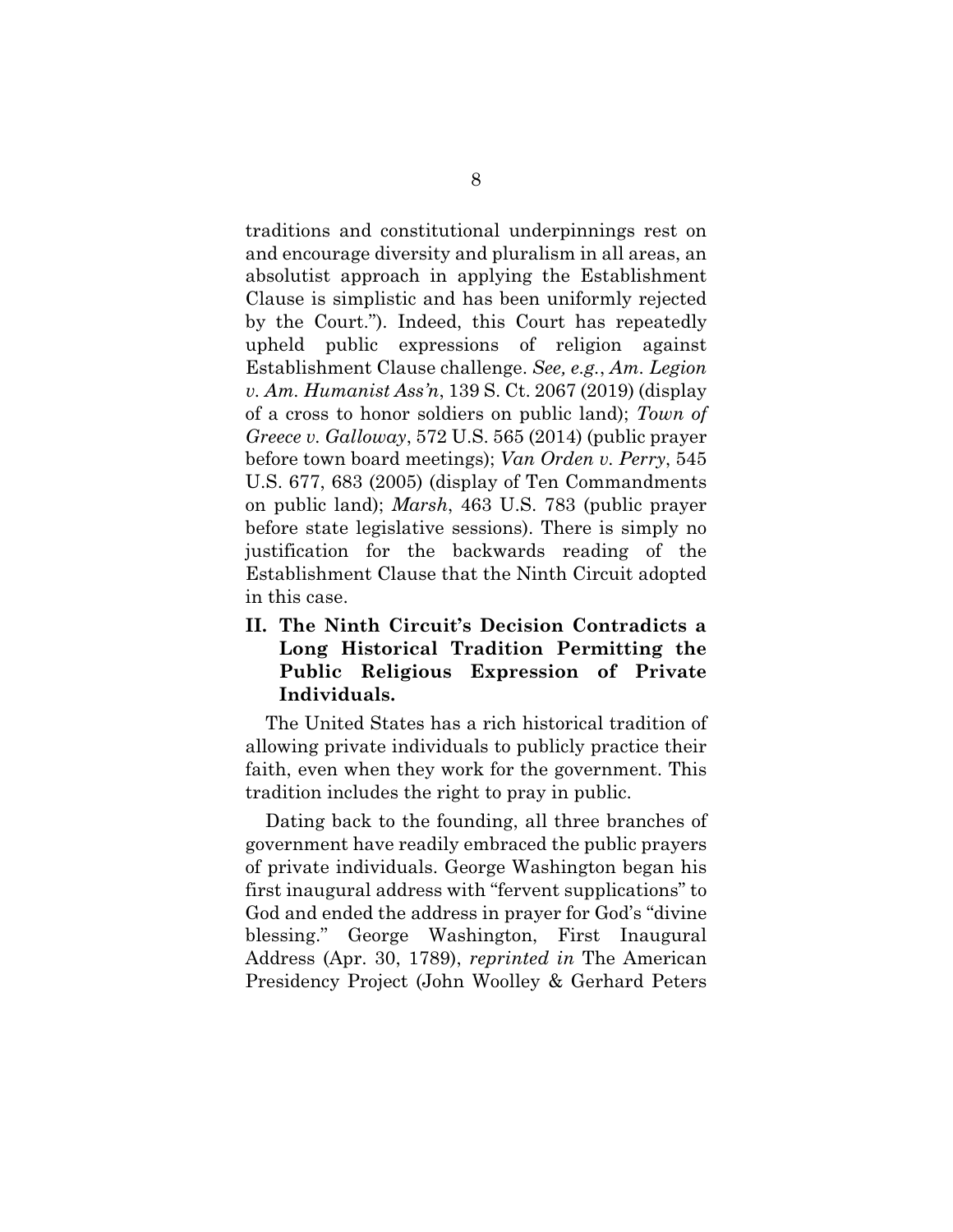eds.), https://www.presidency.ucsb.edu/node/200393 (last visited Feb. 24, 2022). The First Continental Congress established the tradition of opening legislative sessions with a prayer in 1774—a practice that Congress has followed without interruption to this day. *See Marsh*, 463 U.S. at 787. And this Court, following a tradition that began under Chief Justice John Marshall, opens its sessions by praying: "God save the United States and this Honorable Court." *Engel v. Vitale*, 370 U.S. 421, 448 (1962) (Stewart, J., dissenting). In short, this country has an "unambiguous and unbroken history of more than 200 years" of public prayer. *Marsh*, 463 U.S. at 792.

The practices of this nation's early public leaders make it clear that religion was never meant to be excluded from public life. That tradition continues to this day. Even now, the government recognizes the right of public employees to practice their faith while on the job. Both Houses of Congress continue to open each legislative day with a prayer. The President speaks at a National Prayer Breakfast each February. And the federal government allows its employees to keep religious texts on their desks, discuss their religious beliefs with coworkers, wear religious clothing and jewelry, and invite others to attend worship services. *See* Federal Law Protections for Religious Liberty, 82 Fed. Reg. 49,668, 49,670 (Oct. 26, 2017). Indeed, Congress has repeatedly emphasized the right of Americans to be faithful at work by, for instance, enacting laws that protect employees from suffering adverse employment action because of their religion, including any "religious observance and practice." *See* 42 U.S.C. §§ 2000e(j), 2000e-2(a), (j)).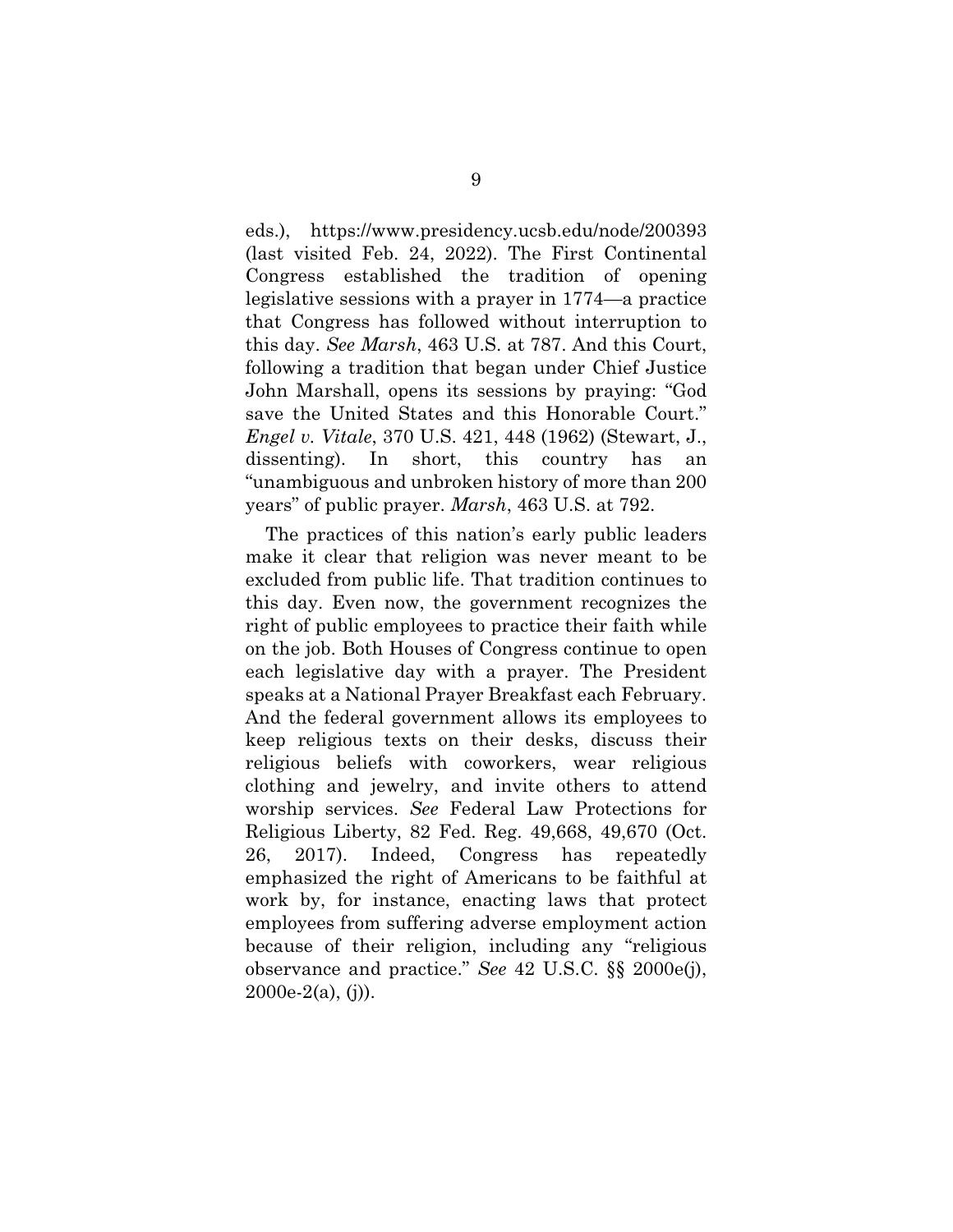Nothing in the text or history of the First Amendment suggests that a different rule should apply to the private religious expressions of public school employees. This nation has a tradition of private religious exercise in schools that is just as robust as our tradition of legislative prayer. For most of American history, "allowing religious exercise" in schools "never caused heartburn." *See Kennedy*, 4 F.4th at 951 (R. Nelson, J., dissenting from the denial of rehearing en banc). In fact, in "our nation's early days, clergy oversaw education and often intermixed religious training." *Id.* And both state constitutions and federal statutes recognized the role of schools in fostering religious virtue. *See id.* In short, history shows that "[t]he Religion Clauses of the First Amendment . . . [b]y no means . . . impose a prohibition on all religious activity in our public schools." *Santa Fe Indep. Sch. Dist.*, 530 U.S. at 313.

History matters when interpreting the Establishment Clause, as shown by the many times this Court has looked to history in interpreting it. *Am. Legion*, 139 S. Ct. at 2087 (plurality op.) (noting that the Court must rely on "history for guidance" in analyzing the Establishment Clause); *see also Kennedy*, 4 F.4th at 950 (R. Nelson, J., dissenting from the denial of rehearing en banc) (compiling cases in which the Court has referred to historical practice when interpreting the Establishment Clause). Our nation has a long, unbroken tradition of permitting private religious expression in public spaces including in public schools. The Ninth Circuit's decision contradicts this history, and must be reversed.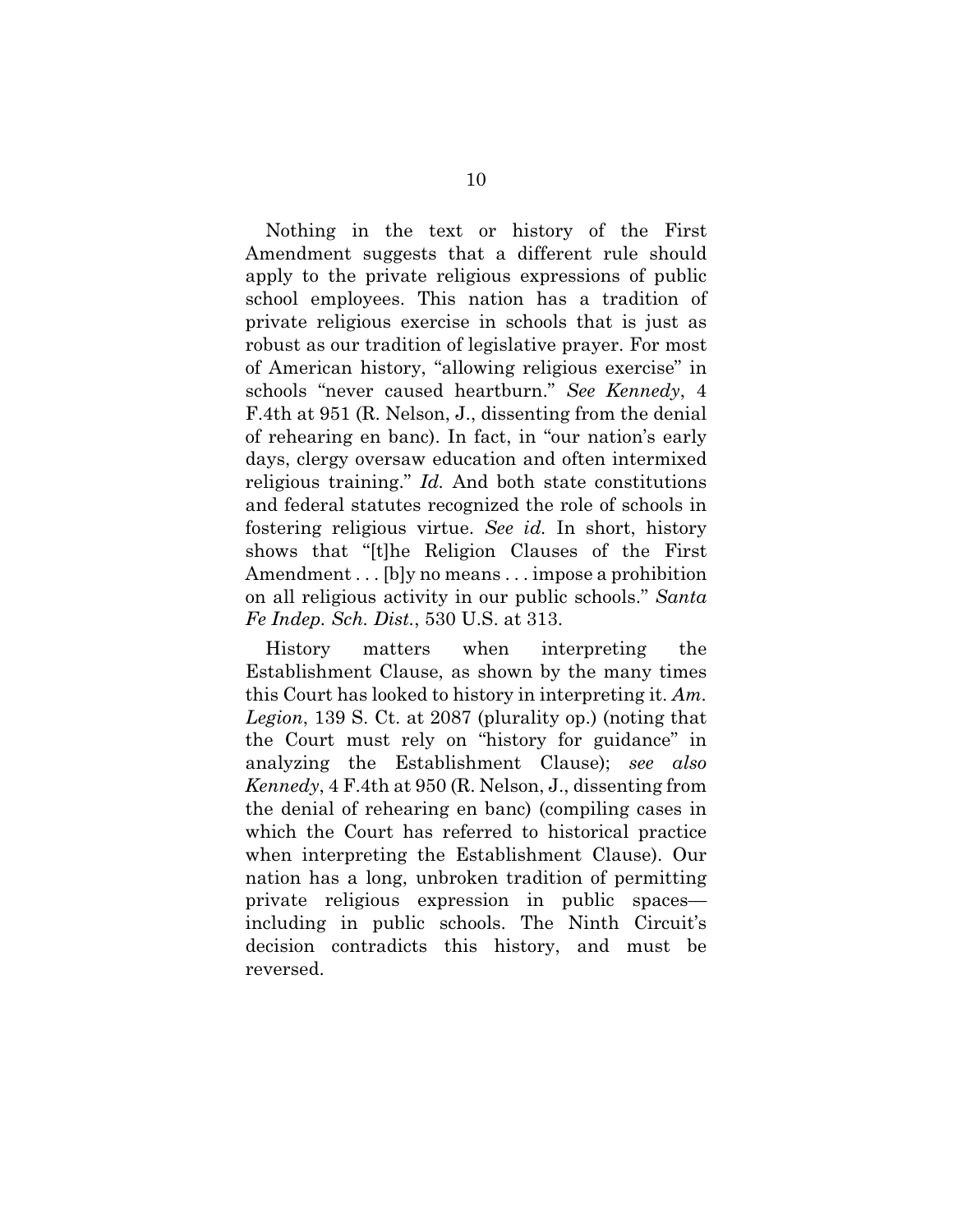#### **III. The Reasoning in the Ninth Circuit's Decision Threatens Public Employees' Right to Express Their Beliefs.**

The Ninth Circuit's novel interpretation of the First Amendment in this case is not only wrong—it is dangerous. By labeling a public school employee's speech at work as government speech—no matter how obviously personal or private it was—the Ninth Circuit's ruling deprives public school employees of two important constitutional protections: the right to freedom of speech and the right to freedom of religious exercise. And by interpreting the Establishment Clause to require public schools to seek out and quash a teacher's private religious practices, the Ninth Circuit's decision imposes a special disability on religious expression that the First Amendment is meant to protect. In short, if allowed to stand, the Ninth Circuit's reasoning would require teachers to leave their faith at home, turning public schools into the "enclaves of totalitarianism" that this Court warned about nearly sixty years ago. *See Tinker v. Des Moines Indep. Cmty. Sch. Dist.*, 393 U.S. 503, 511 (1969).

#### **A. The Ninth Circuit's Rule Threatens All Manner of Religious Expression In Schools.**

"[P]ublic employees"—including public educators— "do not surrender all their First Amendment rights by reason of their employment." *Garcetti v. Ceballos*, 547 U.S. 410, 417 (2006). It has long been this Court's "unmistakable holding" that teachers do not "shed their constitutional rights to freedom of speech or expression at the schoolhouse gate." *Tinker*, 393 U.S.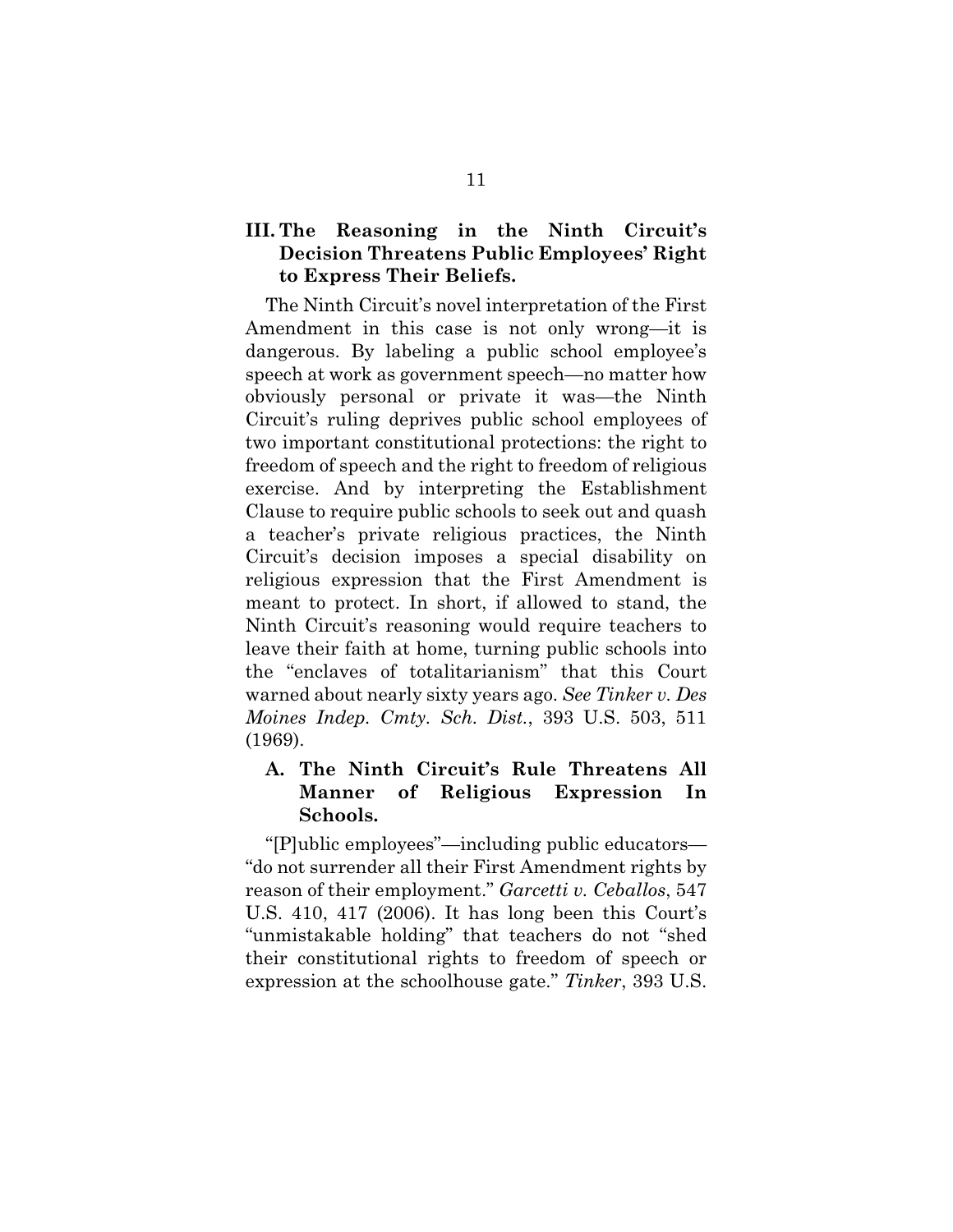at 506; *cf. Good News Club v. Milford Cent. Sch.*, 533 U.S. 98, 115 (2001) (noting that the Court has "never extended [its] Establishment Clause jurisprudence to foreclose private religious conduct during nonschool hours merely because it takes place on school premises where elementary school children may be present").

Ignoring this "unmistakable holding," the Ninth Circuit's decision makes two key moves that strip public school employees of their right to private religious expression.

*First*, contrary to this Court's instruction in *Garcetti*, the Ninth Circuit assigned an unreasonably broad and vague job description to Kennedy because of his role as an educator, thus allowing the school to police as government speech anything he said in view of students. *See Garcetti*, 547 U.S. at 424 (holding that the government may not "creat[e] excessively broad job descriptions" to suppress employee speech as government speech). Specifically, the Ninth Circuit held that Kennedy's job description covered all "demonstrative communication." *Kennedy*, 991 F.3d at 1016; *see also Kennedy v. Bremerton Sch. Dist.*, 869 F.3d 813, 825–27 (9th Cir. 2017) (expanding Kennedy's job description). Thus, the Ninth Circuit held that Kennedy's prayer was not protected because it occurred where it would be seen by others: after a school football game "at the fifty-yard line necessarily in view of the players and fans who stayed to the conclusion of the game." *Kennedy*, 991 F.3d at 1015.

*Second*, the Ninth Circuit took an unreasonably broad view of what observers would think was government speech (even if it was not *actually*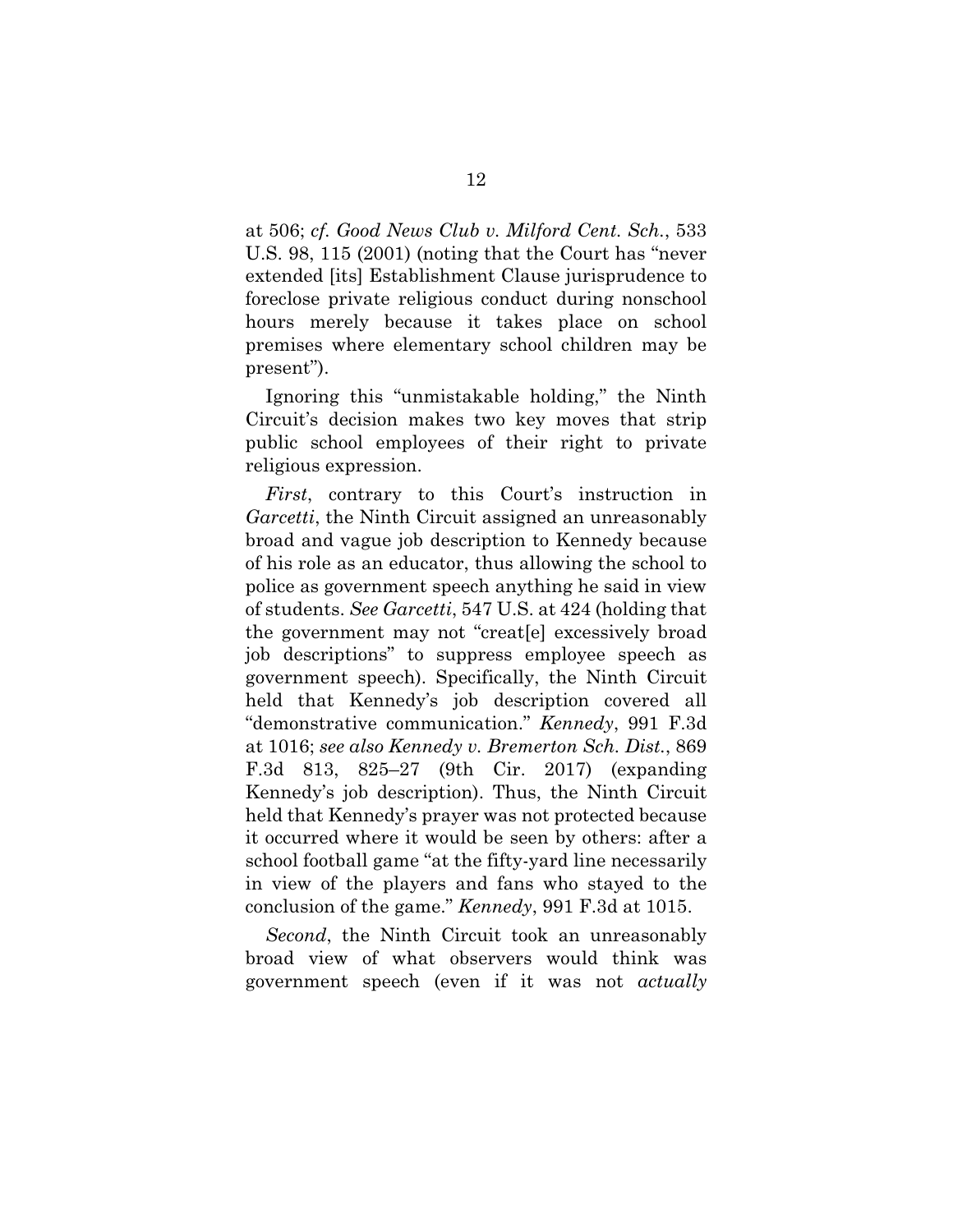government speech), thus allowing schools to police private religious expression under the guise of preventing "endorsement" of religion. Thus, the Ninth Circuit concluded that even if Kennedy spoke as a private citizen during his postgame prayer, his demonstrative religious conduct threatened the Establishment Clause, requiring the school district to prohibit it. *Id.* at 1016–19.

If allowed to stand, the Ninth Circuit's reasoning will effectively eliminate all avenues for public school educators to engage in private religious expression on school grounds. According to the Ninth Circuit, a public school employee's religious expression must be silenced if simple criteria are met: the employee is "one of those especially respected persons chosen to teach" and then the employee engages in religious activity where students can see it. *Id.* at 1015. A host of troubling examples fall within these parameters:

- A Catholic teacher cannot make the sign of the cross and visibly bow her head in prayer as she prepares to eat her lunch in a cafeteria shared with her students;
- A Muslim teacher may not pull out a prayer mat and say his midday prayers in his classroom if he leaves it open to allow students to seek tutoring during lunch;
- A Jewish librarian may not put on his yarmulke and silently study a religious text in the library during his break;
- A guidance counselor cannot silently read a daily religious devotional near the school flag pole before the first bell; and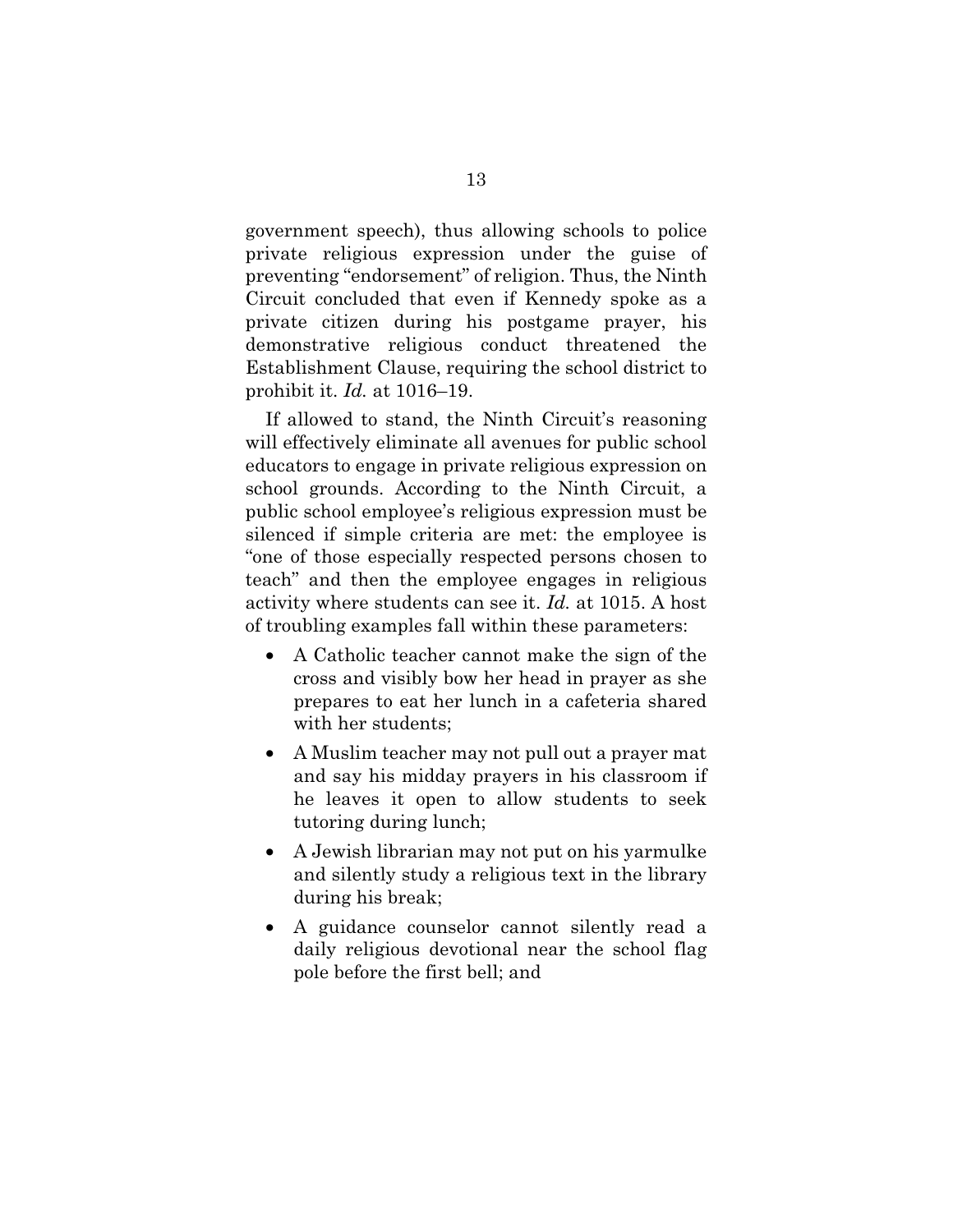• A Catholic soccer coach cannot say the rosary quietly to herself while traveling home from a game on the bus with her team.

Recognizing the impracticality and absurdity of the rule it has created, the Ninth Circuit promises to limit its reach, noting that the decision "should not be read to suggest that, for instance, a teacher bowing her head in silent prayer before a meal in the school cafeteria would constitute speech as a government employee." *Id.* It claims that the teacher's prayer before a meal differs from Kennedy's prayer on the field because Kennedy's prayer drew the attention of students, players, and fans. *See id.*

This distinction is illusory. Like the teacher silently praying in the cafeteria before a meal, Kennedy's midfield prayer began as a private, solitary moment of religious devotion. *Id.* at 1018. But "[o]ver time, little by little," students began to join him. *Id.* Eventually, the school district became aware of these postgame prayers and tried to get Kennedy to stop them. *Id.* at 1011. But this simply drew more attention to the practice and encouraged an even broader group of students, parents, and community members to participate. *Id.* at 1011–12. There is no reason that this same pattern could not repeat with any educator engaging in any private religious practice—including the teacher bowing her head in silent prayer before a meal in the school cafeteria. Thus, despite its protests, the Ninth Circuit's decision has no real limiting principle.

Even worse, the Ninth Circuit's reasoning places in the hands of the government the power to convert protected private religious exercise into unprotected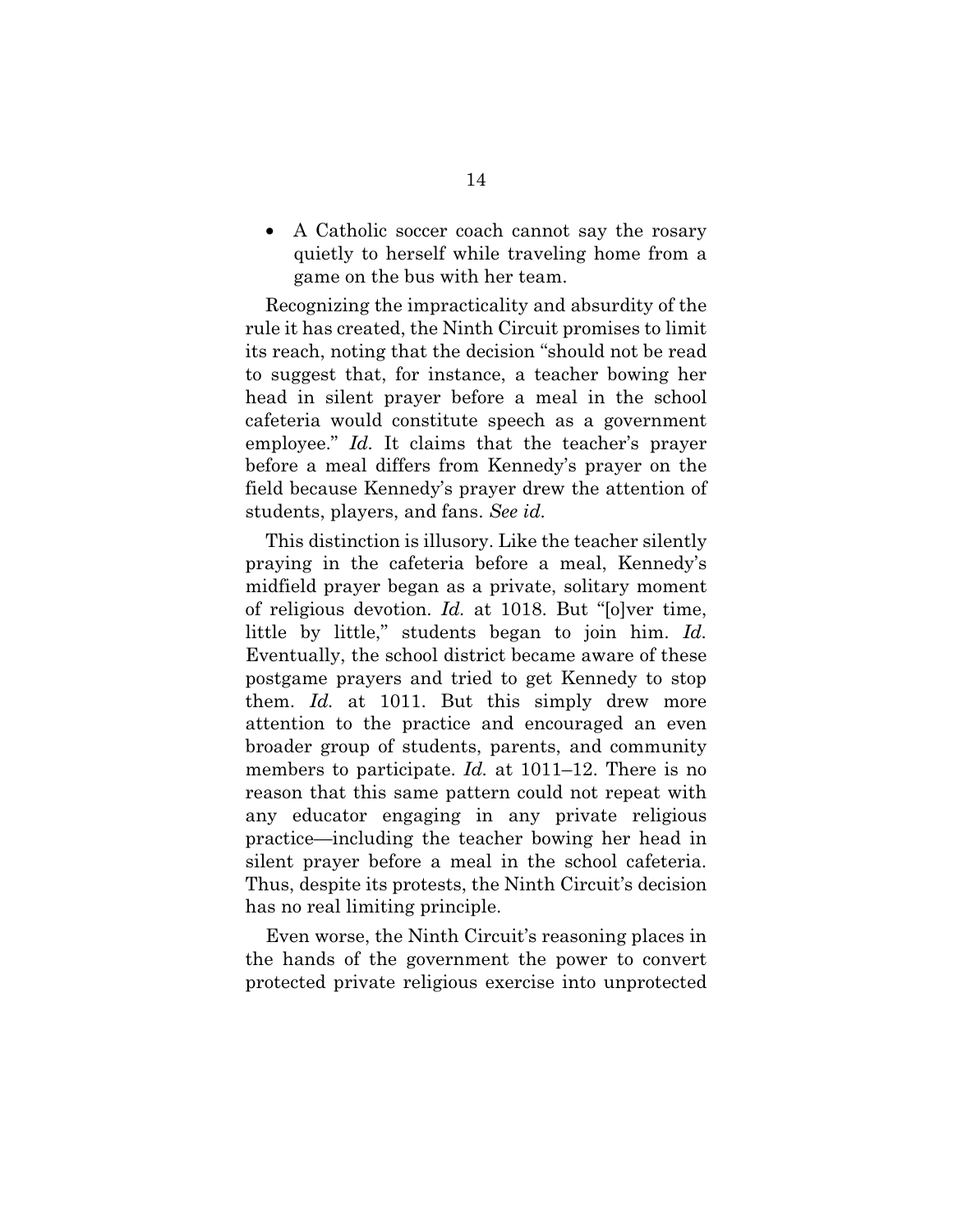government conduct, making the First Amendment's protection against government censorship of religion a mirage. According to the Ninth Circuit, Kennedy's private prayer became a public "demonstration" of religion that violated the Establishment Clause because he refused to acquiesce in the school district's order to cease praying. *See id.* at 1017–19. The Ninth Circuit's decision thus gives the government complete power to end its employees' private religious expressions either by demanding that an employee voluntarily stop practicing his faith or, if he does not, by forcing him to stop under the guise of avoiding an Establishment Clause violation. And, perhaps most disturbing of all, the Ninth Circuit asserted that this was not a close case, making clear that its holding will be extended to block even more private religious expression in the future. *See, e.g.*, *id.* at 1009 ("Although there are numerous close cases chronicled in the Supreme Court's and our current Establishment Clause caselaw, this case is not one of them.").

In short, the Ninth Circuit's decision rests on a reading of the First Amendment that has never before been adopted and that disables the Amendment's power to protect private religious expression from government control. The First Amendment does not strip public employees of their right to practice their faith in public view. This Court should reverse the Ninth Circuit's decision holding that it does.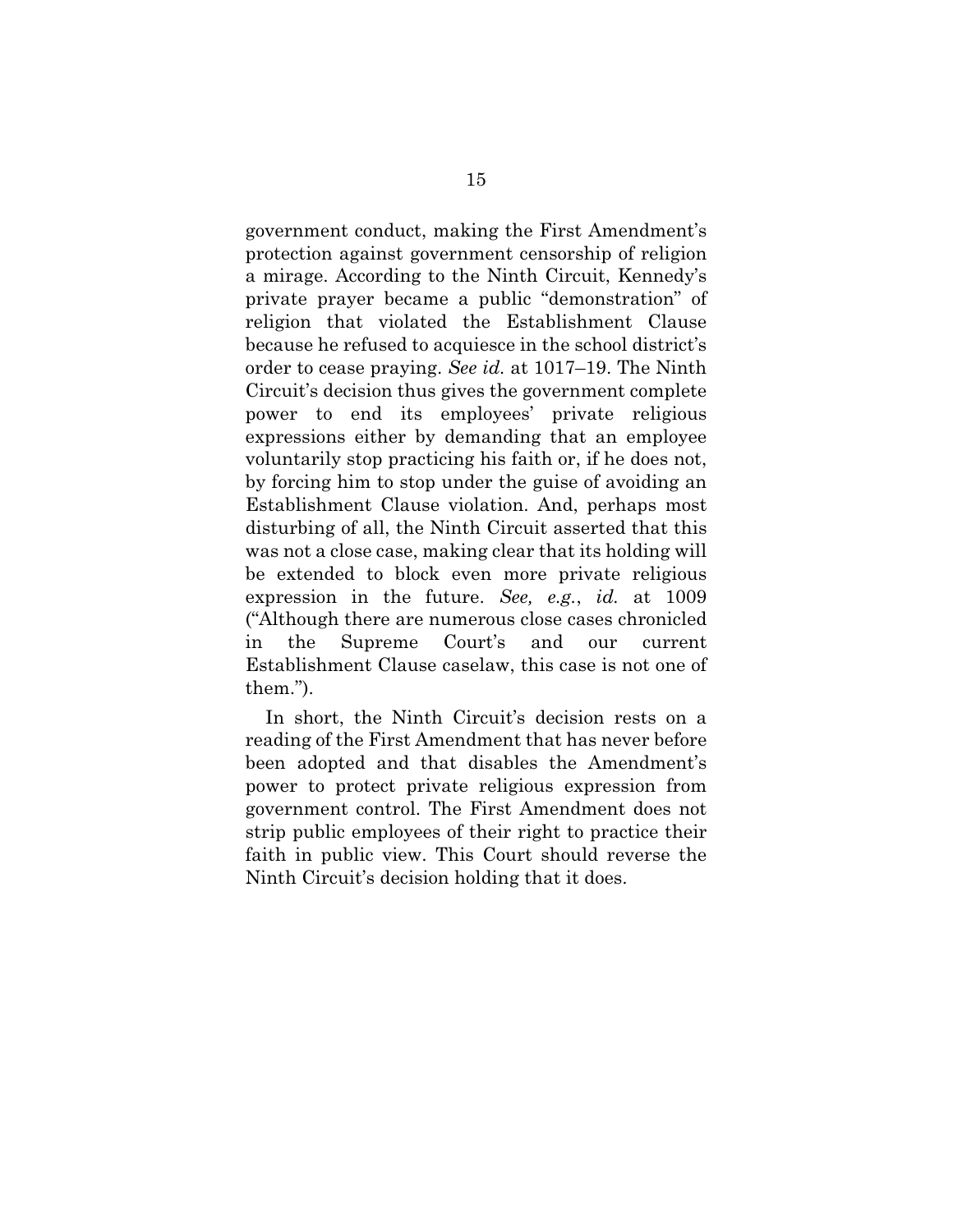### **B. The Ninth Circuit's Holding Requires Schools to Discriminate Against Religious Expression.**

The Ninth Circuit's decision in this case not only deprives public school employees of their right to privately practice their faith, it *requires* public schools to ferret out and quash the religious expression of their employees under the guise of avoiding Establishment Clause violations. *See Kennedy*, 991 F.3d at 1016–20. This reading transforms the First Amendment from private shield into governmental sword and imposes special disabilities on religious speech, even though that speech is doubly protected under both the Free Speech and Free Exercise Clauses of the First Amendment. *See Ill. Republican Party v. Pritzker*, 973 F.3d 760, 764 (7th Cir. 2020) ("[A] comparison between ordinary speech (including political speech, which all agree lies at the core of the First Amendment) and the speech aspect of religious activity reveals something more than an 'apples to apples' matching. What we see instead is 'speech' being compared to 'speech plus,' where the 'plus' is the protection that the First Amendment guarantees to religious exercise.").

The Ninth Circuit's reading is clearly wrong. The Establishment Clause was never meant to authorize aggressive governmental policing of private religious expression. Like the Free Exercise Clause, it was meant to protect individual religious liberty. *See Santa Fe Indep. Sch. Dist.*, 530 U.S. at 313. For this reason, this Court has not interpreted the Establishment Clause as a "constitutional requirement which makes it necessary for government to be hostile to religion and to throw its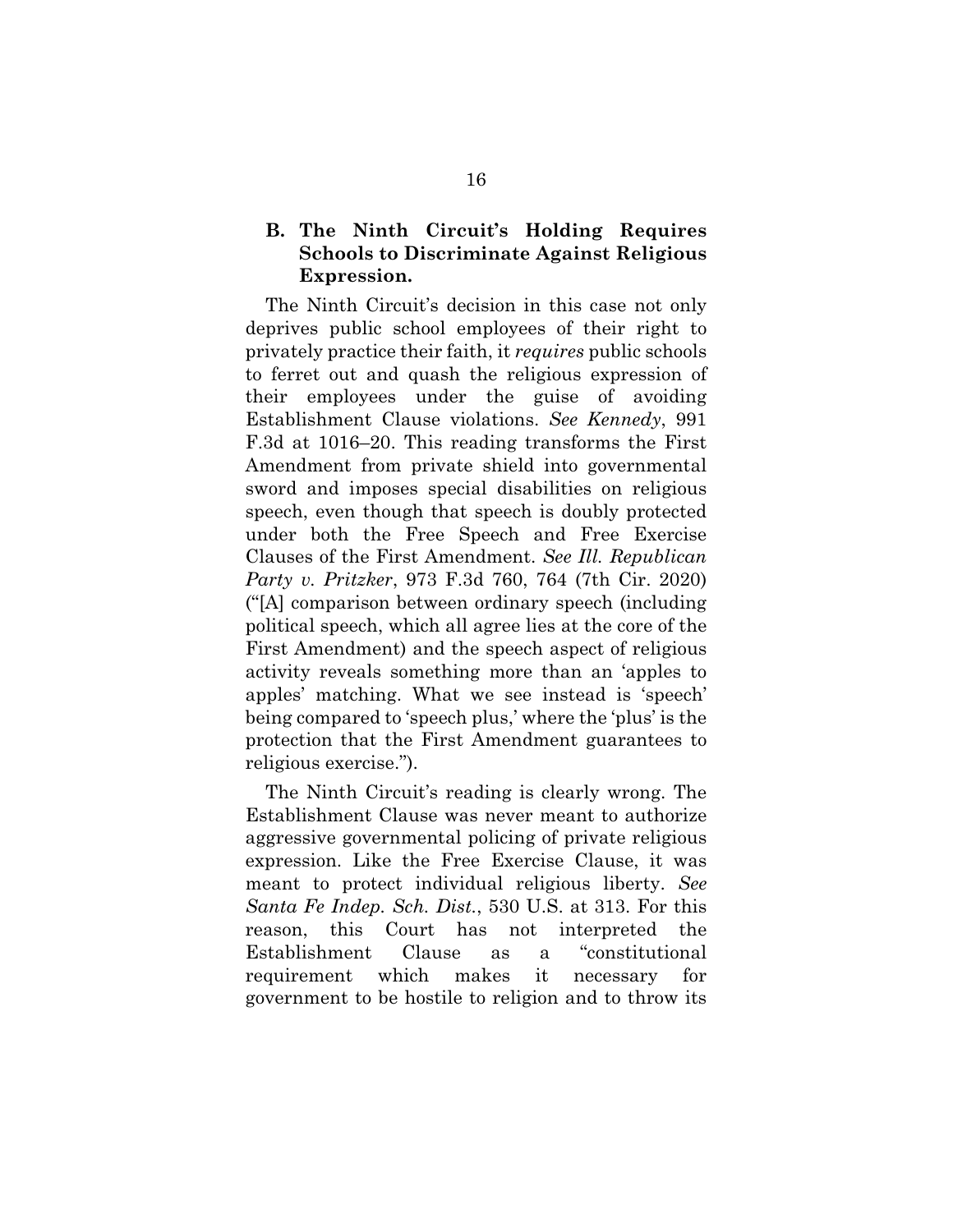weight against efforts to widen the effective scope of religious influence." *Zorach v. Clauson*, 343 U.S. 306, 314 (1952). To the contrary, it has specifically warned against using the Establishment Clause to justify religious censorship as this "risk[s] … undermin[ing] the very neutrality the Establishment Clause requires." *Rosenberger v. Rector & Visitors of Univ. of Va.*, 515 U.S. 819, 845–46 (1995).

A pair of hypotheticals makes the absurdity of the Ninth's Circuit's ruling here obvious. Suppose two teachers kneel on the field in public view before a football game. One is protesting police brutality. The other is silently praying. A school would not be permitted—much less *required*—to bar the first teacher's expressive activity. *See Tinker*, 393 U.S. at 514 (holding school could not bar the expressive act of wearing armbands to protest the Vietnam war). But the school would be obligated to take any steps necessary to stop the second teacher's expression (up to, and including, firing him) precisely "*because* [his] conduct is religious." *Kennedy*, 991 F.3d at 1020.

When all is said and done, the Ninth Circuit now mandates what this Court has long forbidden: viewpoint-based discrimination on the basis of religion. *See Trinity Lutheran Church of Columbia, Inc. v. Comer*, 137 S. Ct. 2012, 2019 (2017). It makes public school officials the gatekeepers of private religious expression, giving them the authority to tell their teachers and coaches when, where, how indeed, even *if*—they may engage in religious exercise on the job. That outcome cannot be squared with this Court's repeated caution against imposing "special disabilities" on religion. *See Church of Lukumi Babalu Aye, Inc. v. City of Hialeah*, 508 U.S. 520, 533